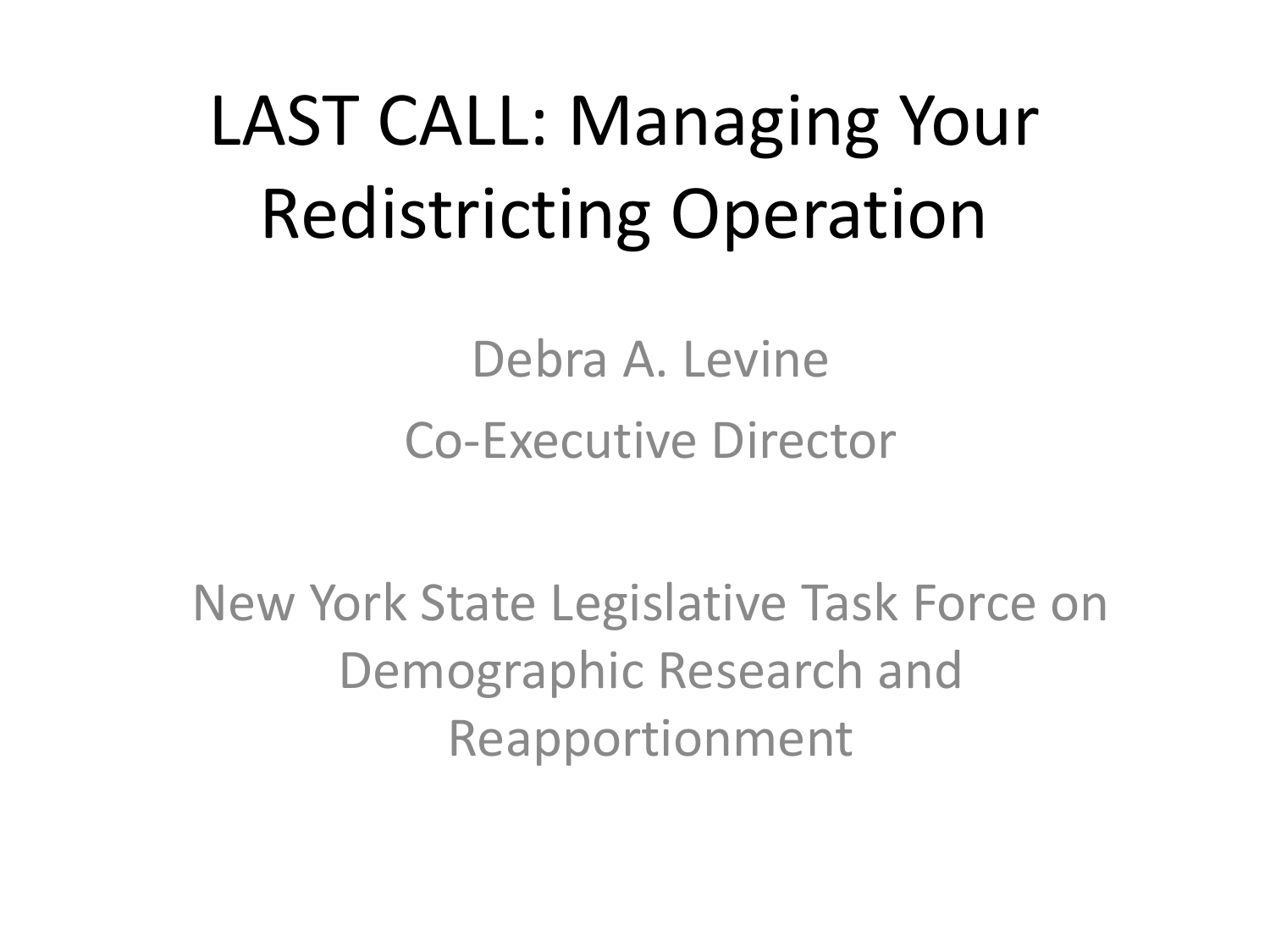### At This Point In The Process…

Regardless of the size of your state, we all have issues and objectives in common…

And they are as follows: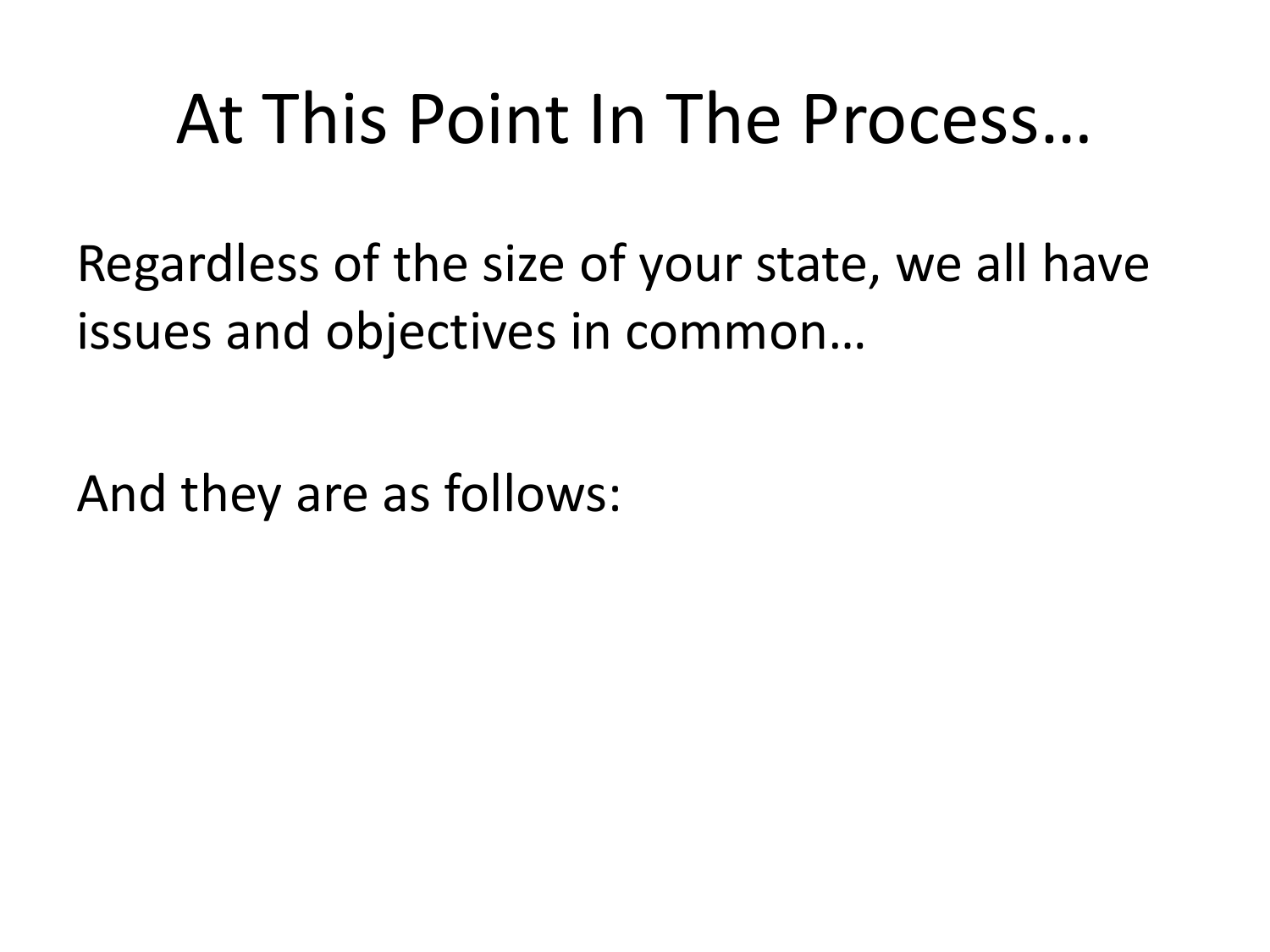## Number 1: Immediately…

- You need to select that one full time staff person to be in charge of overseeing all redistricting and related responsibilities.
- This individual's first responsibility should be to act as a liaison to:
- Legislative Leadership and members
- Department of Justice, if applicable
- Minority Community
- Public, Community Groups and the Press
- NCSL's Redistricting and Elections Committee
- $\cdot$  This individual should have responsibility for establishing an operating budget within guidelines established with Legislative Leadership.
- **\*** This individual should have responsibility for immediately hiring technical staff to assist in the process.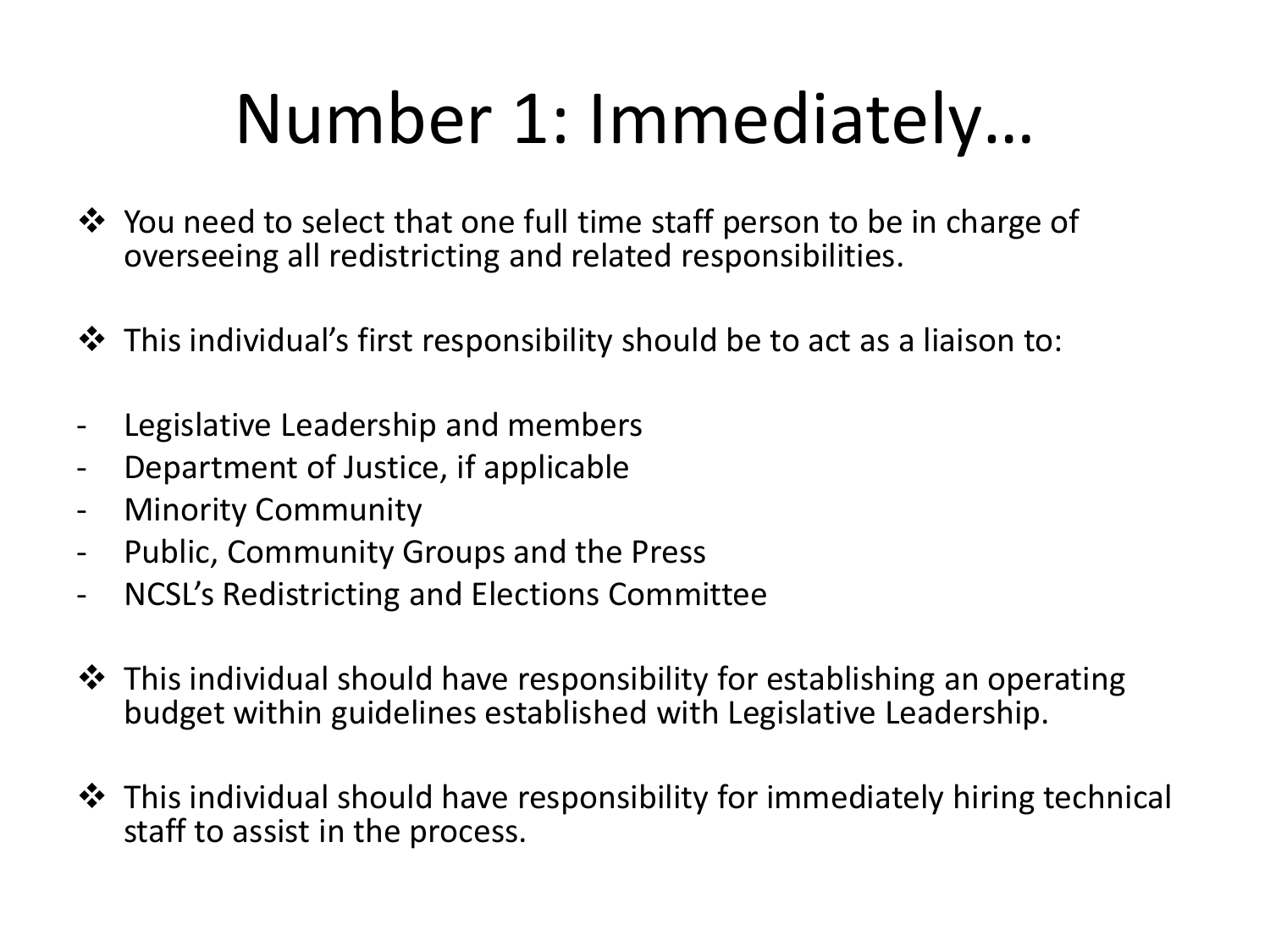Number 2: Hiring Staff! The following positions should be considered in part or in combination:

**☆**Cartography

**❖**Programming

- $\triangle$  **Demographics**
- **❖ System Administration**
- *S*•General Support Staff
- $\dots$  Political Staff for Actual Line Drawing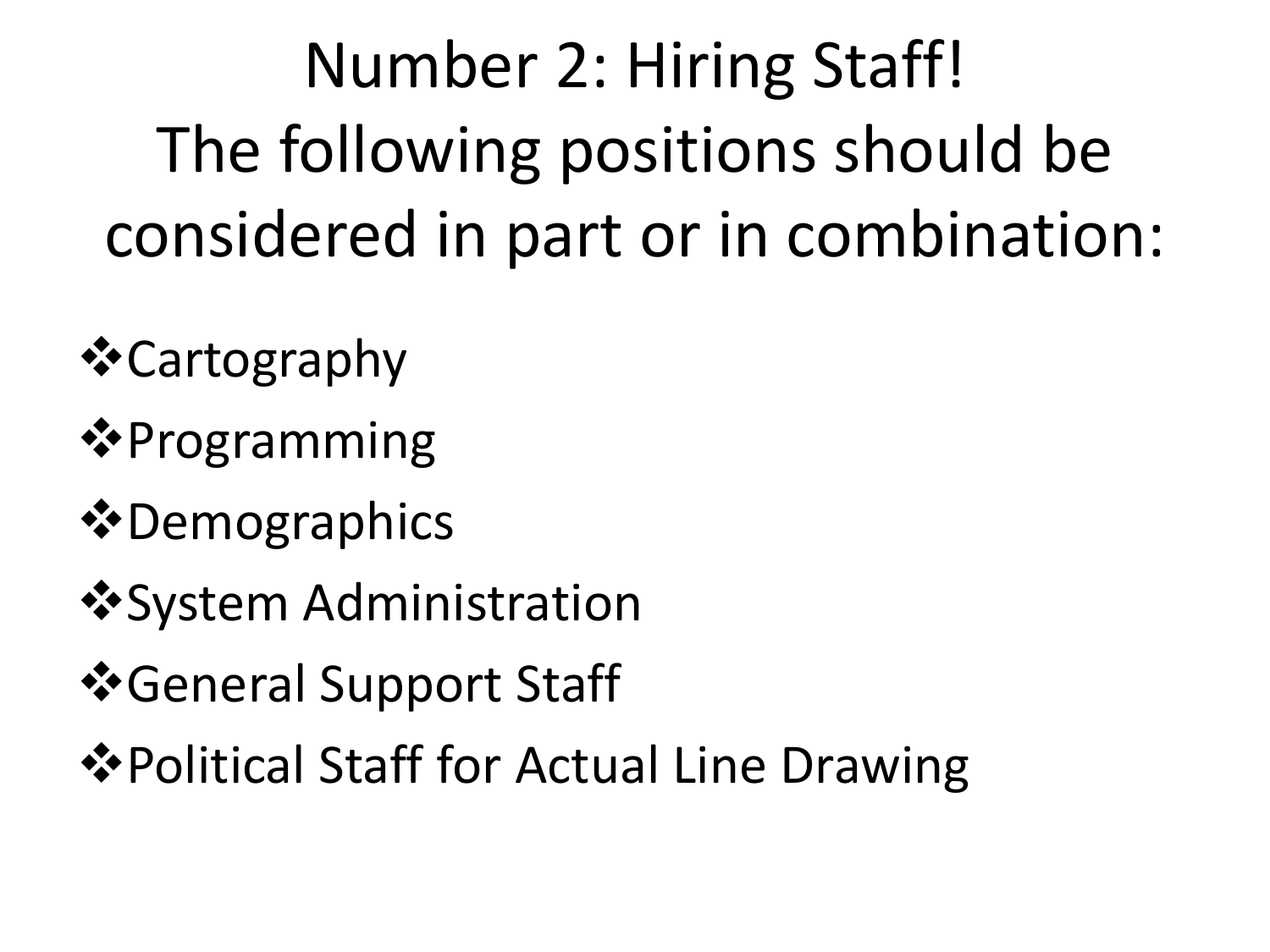# Cartography

- GIS Manager / Project Coordinator
- **Senior GIS Analyst**
- **GIS Analyst**
- **Senior Cartographer**
- **☆**Cartographer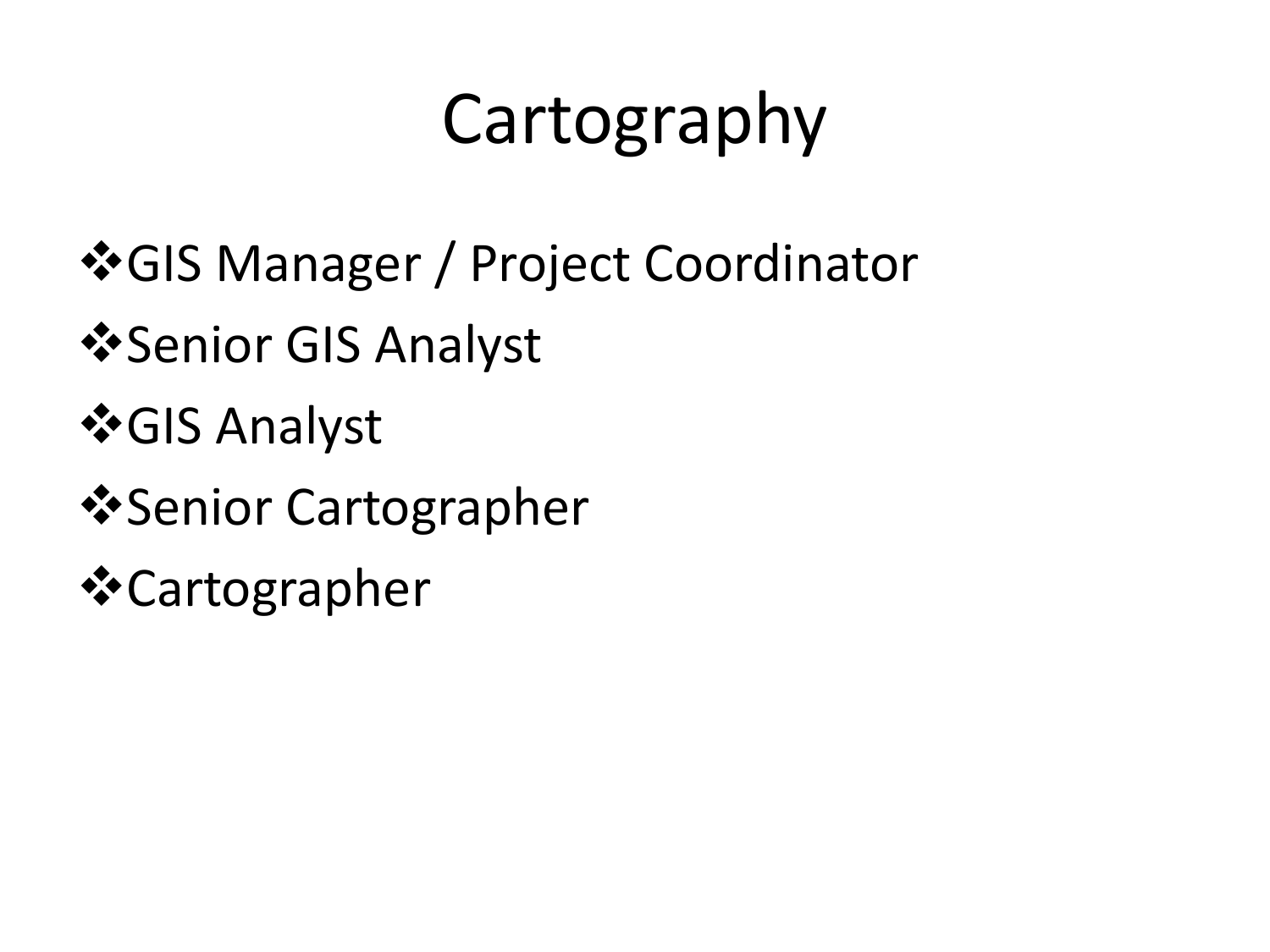## Programming

- Graphics Programmer
- $\dots$  Data Programmer

# Demographics

- $\dots$  Demographer
- **❖**Statistician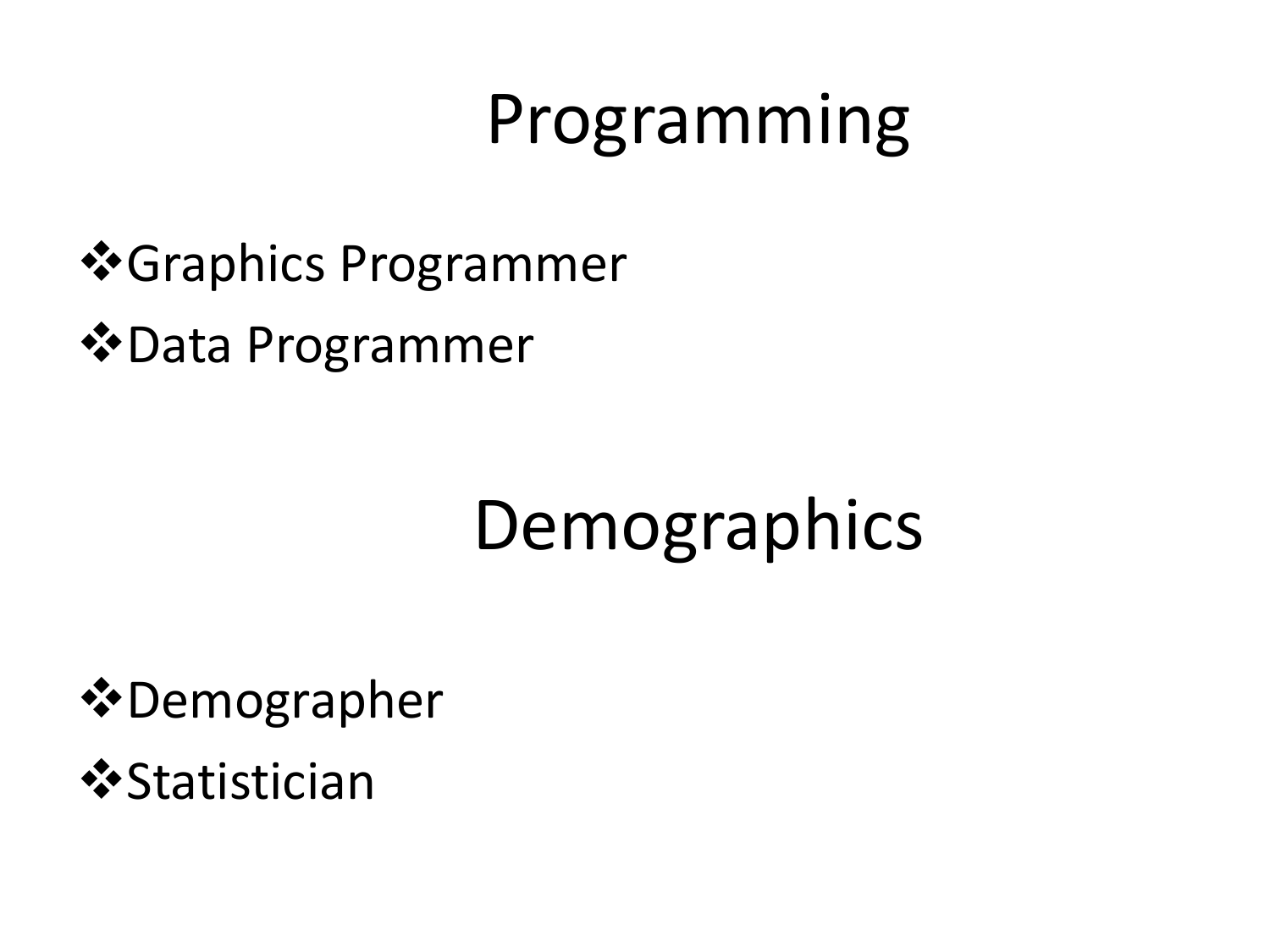### System Administration

*<u>*\*System Manager</u> Computer Operator(s)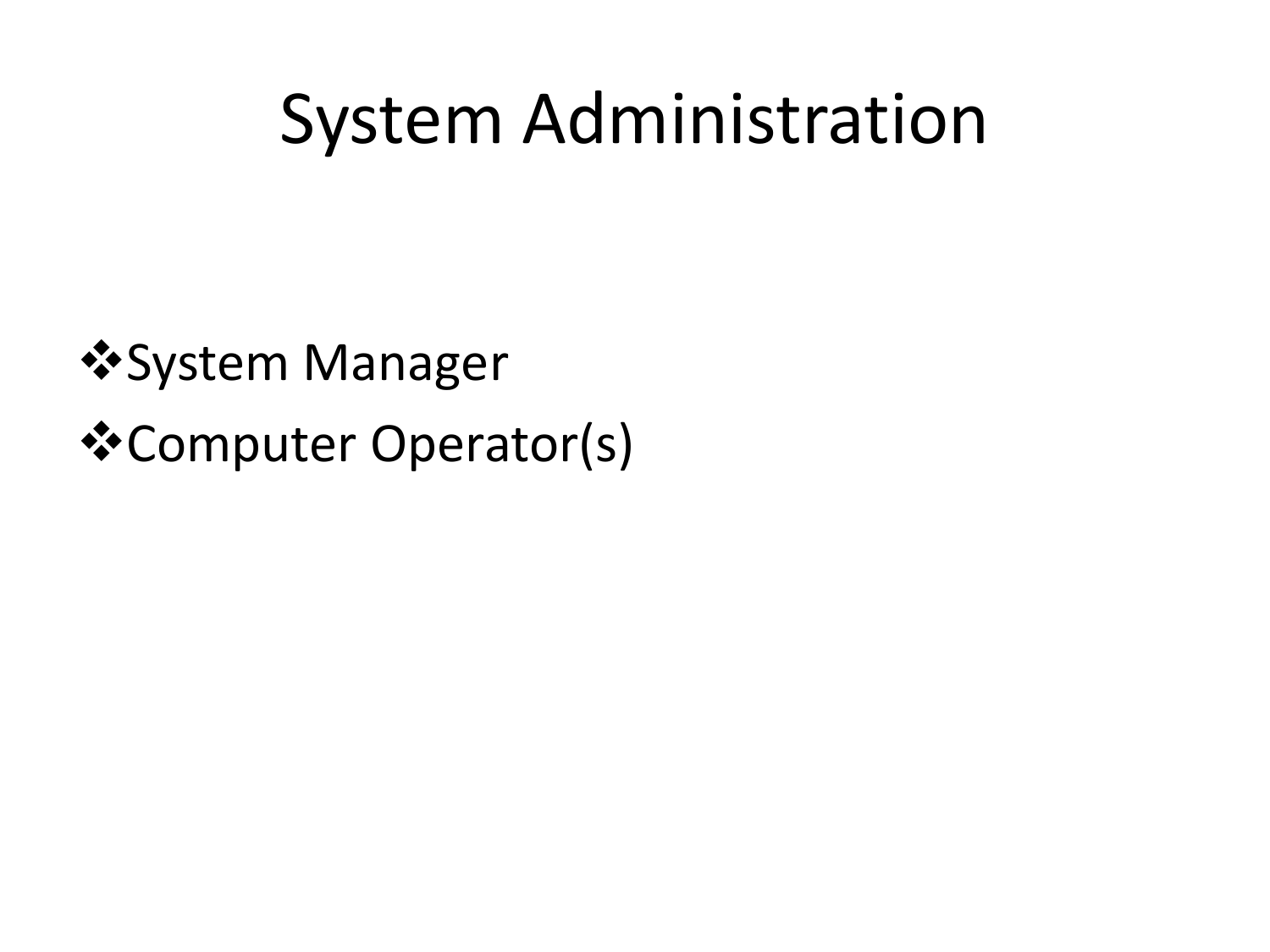## General Support Staff

- **\*** Handle inquires from the public
- **\*** Act as map librarian for map inventory
- Ordering supplies as needed
- $\cdot$  **General office support as applicable**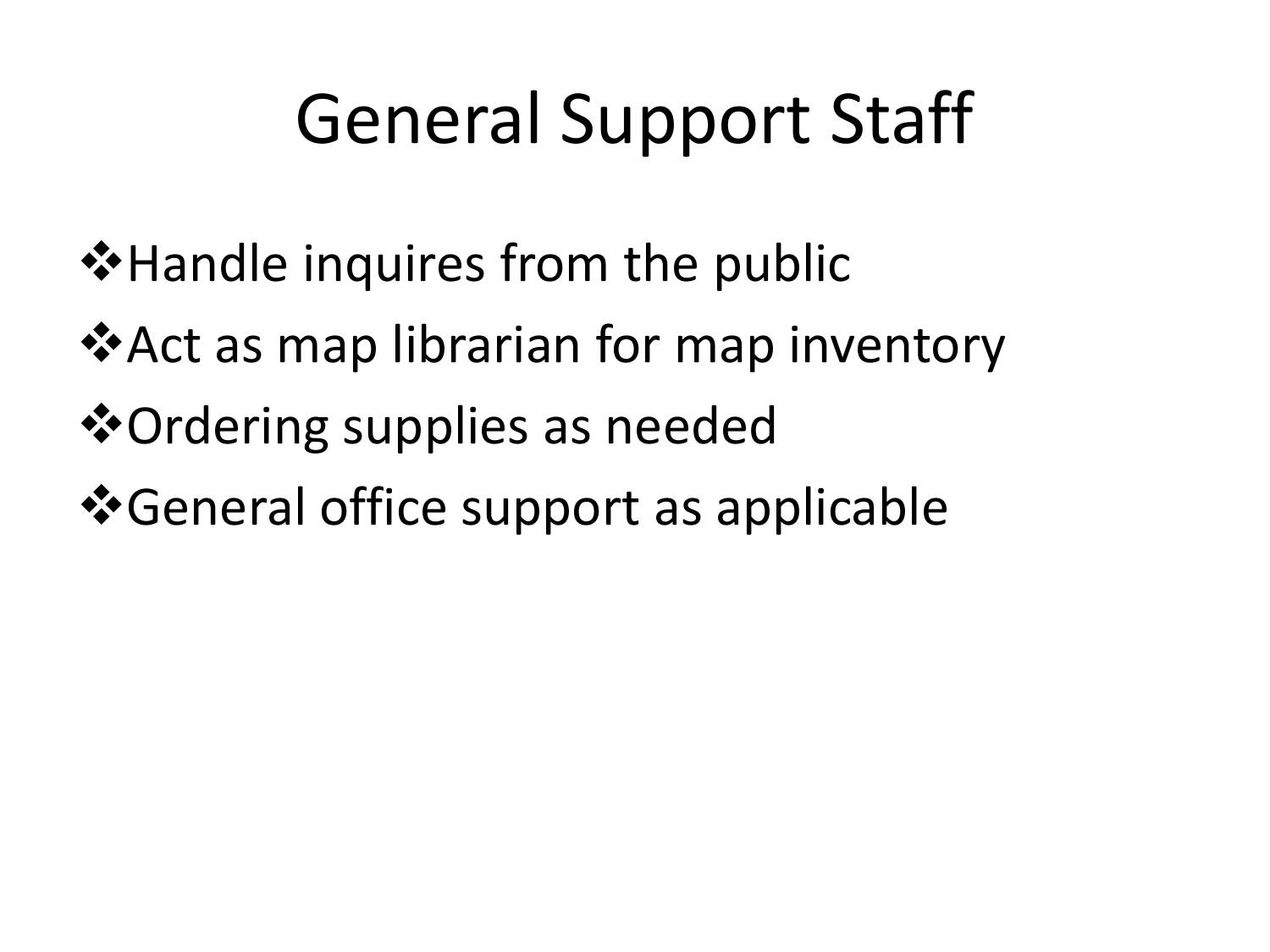# Political Staff for Actual Line Drawing

- $\cdot$  **\$ Staff will need to be computer literate**
- **\*** Good with numbers and analysis
- **\*** Have an understanding of your states redistricting requirements
- ❖ Ideally, a sense of political history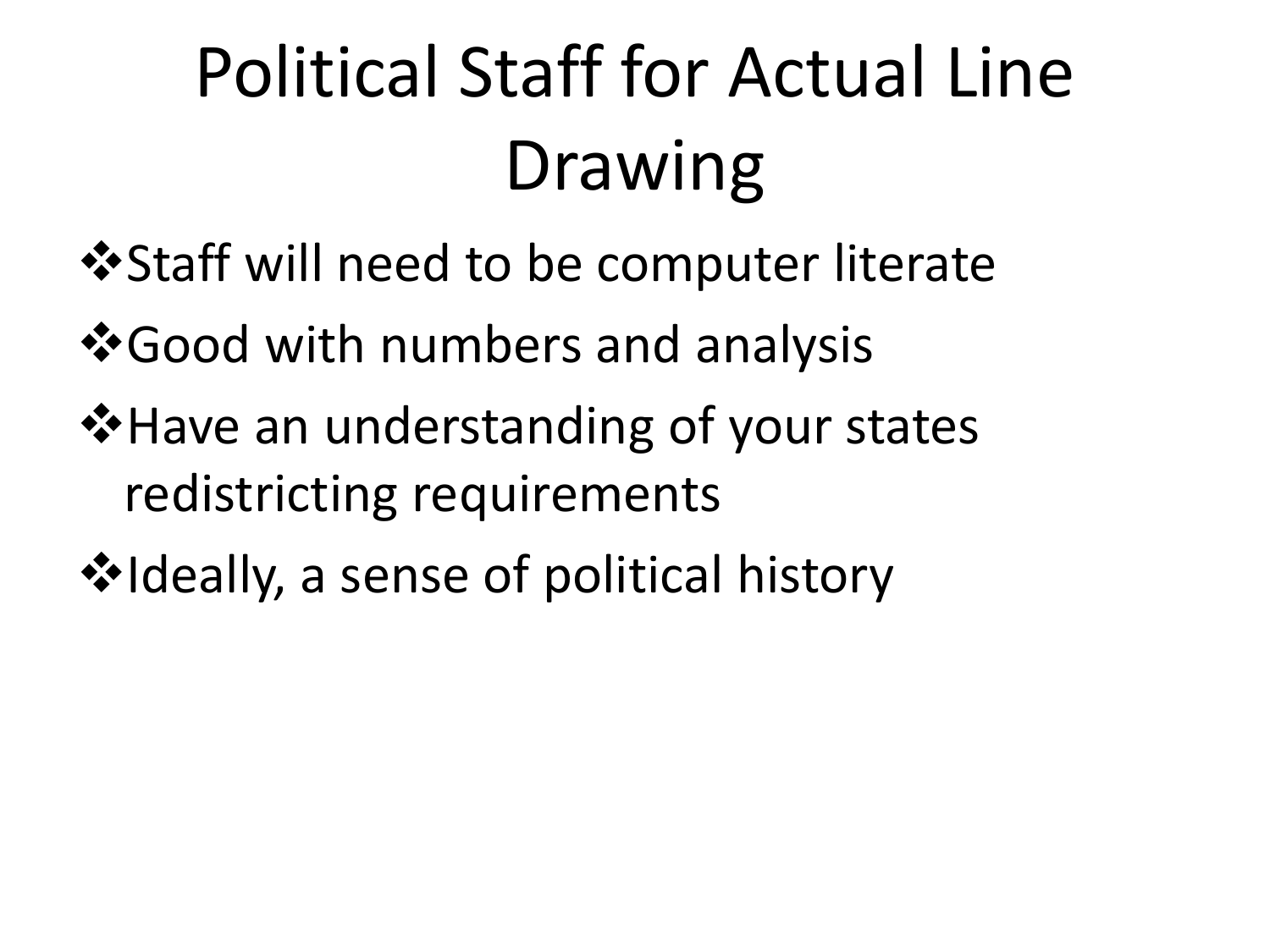# Number 3: Define Staff Responsibilities!

- $\dots$  Will staff be working directly with legislator(s) to draw district(s)?
- Will staff independently work to generate plans from general ideas/instructions from legislator(s)?
- $\dots$  Will staff assist persons other then legislator(s)?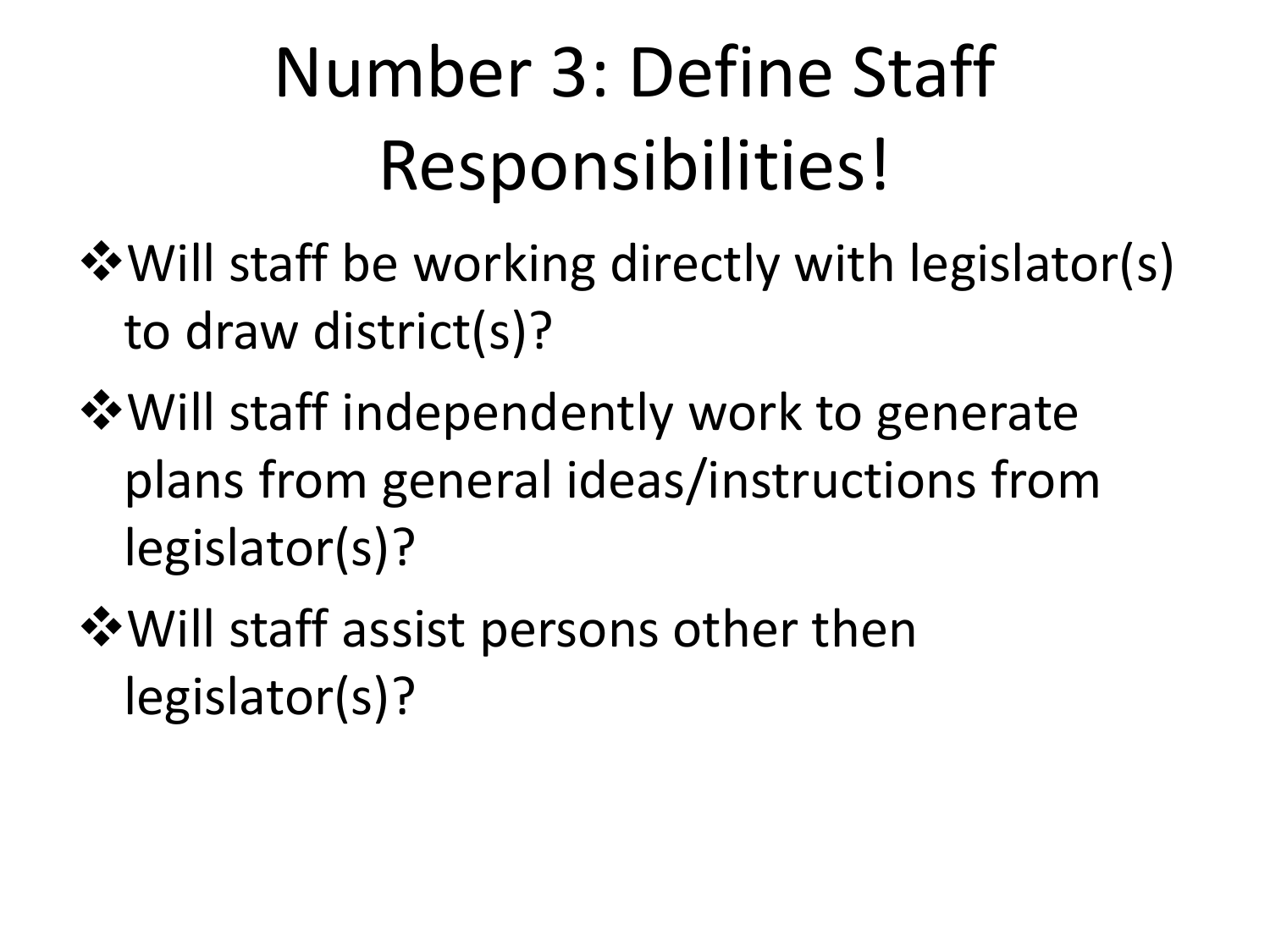- ❖ You must assume that all staff are potential witnesses in a court action.
- **\*** You should anticipate the need for training for staff and legislators (both technical and legal).
- **\*** You need to determine if working in shifts will be required? By appointment? Anticipate scheduling issues to arise. DO NOT UNDER ESTIMATE THE WORK LOAD! IT IS SIGNIFICANT AND TIME CONSUMING!
- ❖ Pay sufficiently to get and keep good people. Loss of experience, expertise, institutional knowledge is difficult, timely and expensive to replace.
- **☆ NO MATTER WHAT YOU DO OR ANTICIPATE YOU** WILL NEVER HAVE ENOUGH STAFF!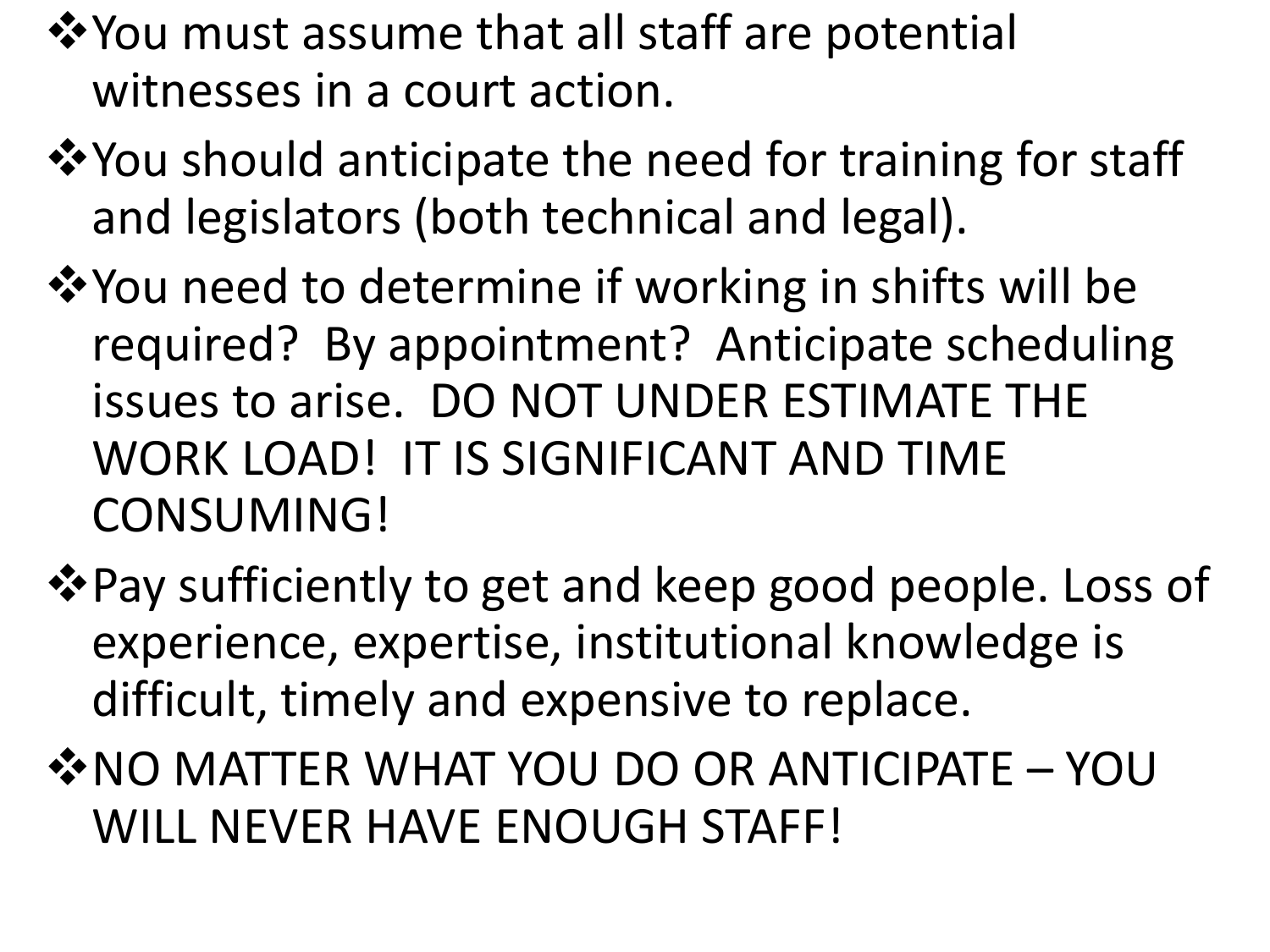# Number 4: Office Space Requirements

- ❖ Having access to a private office to meet with individual legislators, minority organizations, legal counsel, the public or press.
- Large work areas that provide for desks and chairs, depending upon how many people are actually drawing lines every day.
- ❖ Anticipate the need for very large tables to be purchased so that you may lay out plans for review.
- ❖ Anticipate space for computer terminals, printers plotters, screen copiers, copier machines, file cabinets, and map cabinets. Map cabinets are very important for organizing your plans and should store maps as large as 3ft x 4ft in size.
- Anticipate special wiring needs, if any, for your hardware purchases. Consider routers to reduce the cost of multiple printers, etc.
- ❖ You will never have enough space. Get as much as you can right now while there is still time!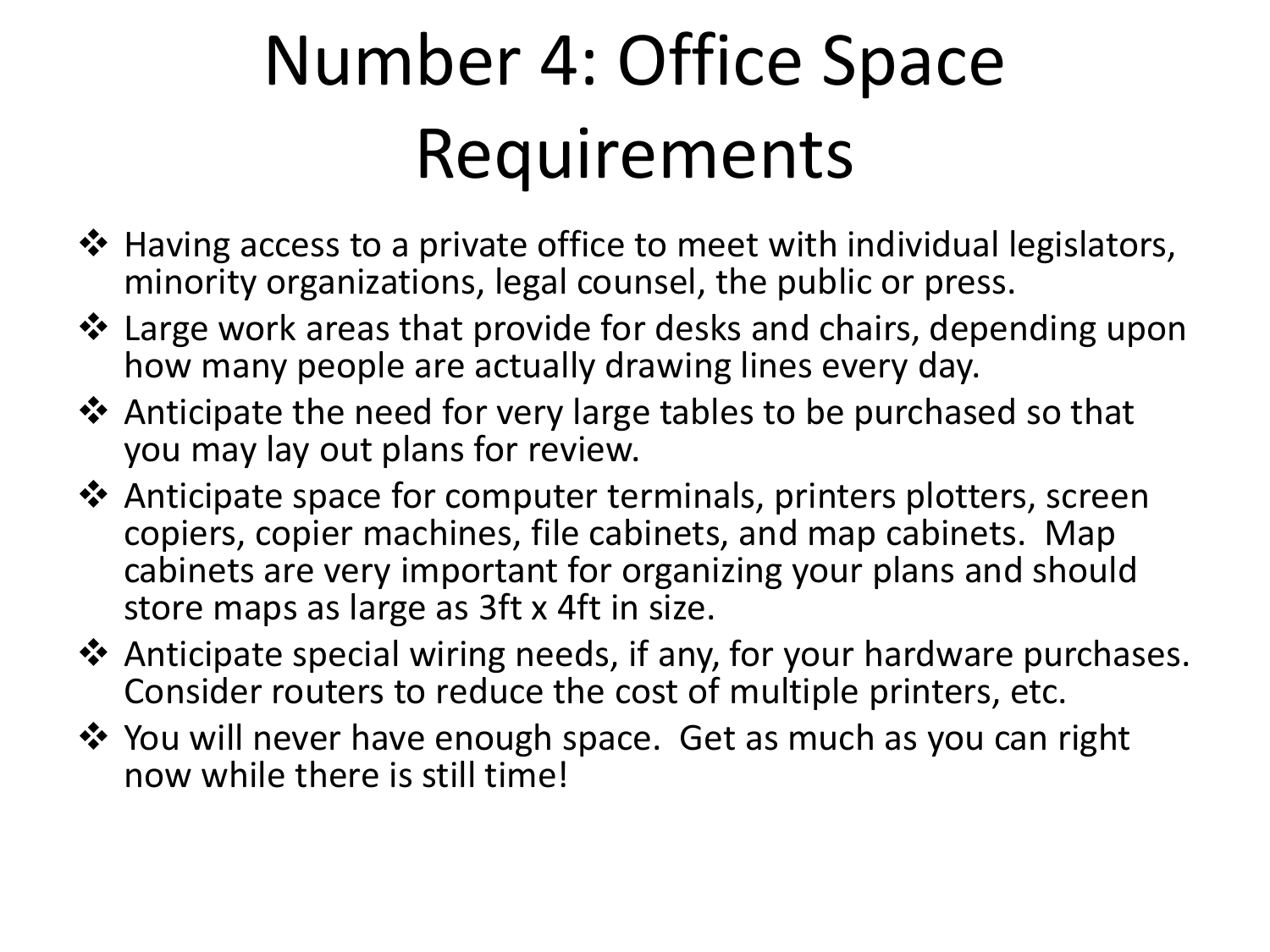### Number 5: Budget Issues

While a lot of budgetary items have been discussed in general terms such as staffing and office space requirements…DO NOT FORGET TO BUDGET FOR THE FOLLOWING ITEMS:

**Example Purchasing of new or upgraded computer** hardware and software for GIS development as well as statistical software packages like SAS, SPSS, or other spread sheet software to analyze and report your political and census data.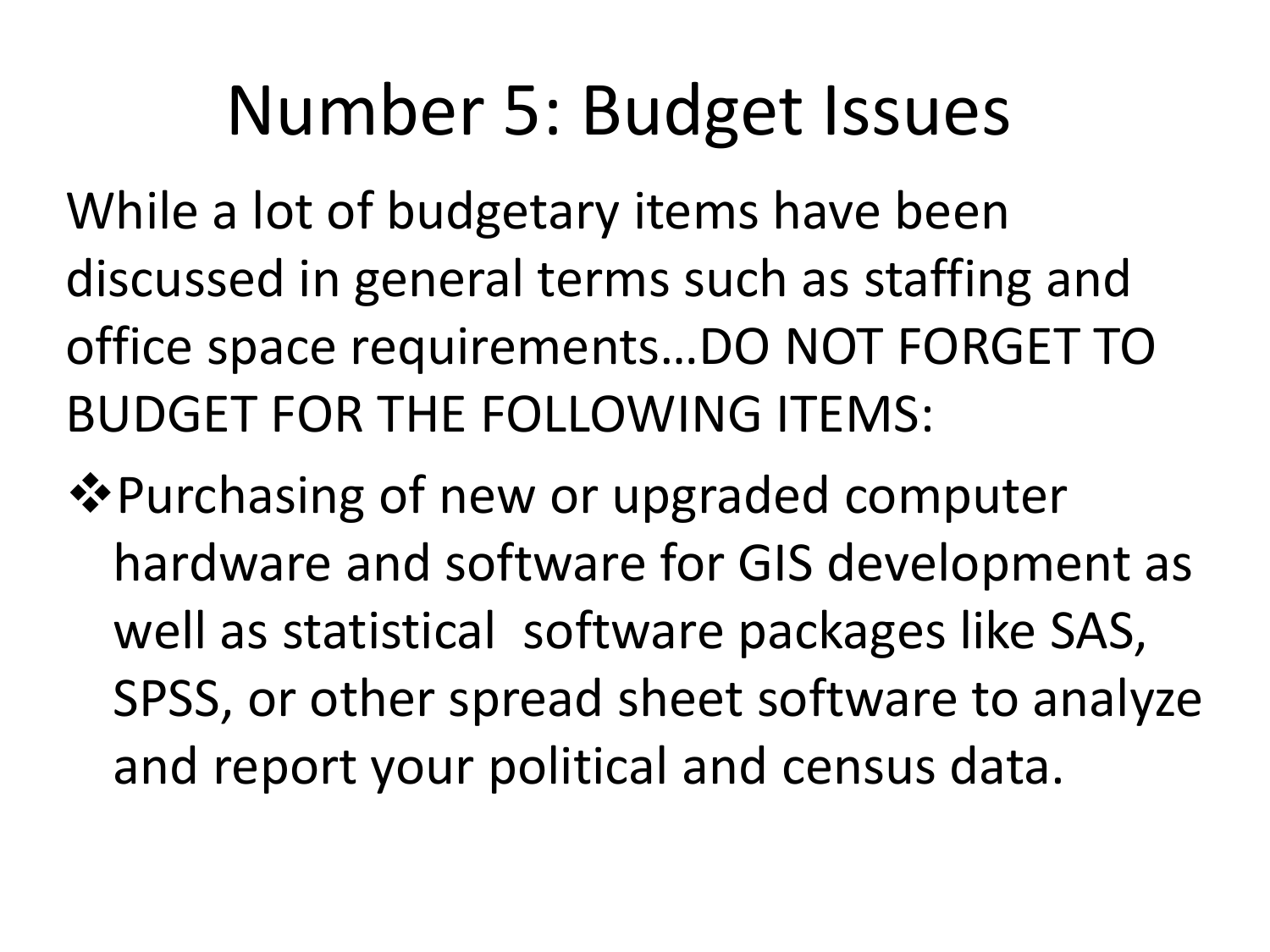- **Examember, you will need many peripheral** devices such as plotters, printers, screen copiers, and computer terminals, which may or may not require special electrical needs.
- You will need access to the internet for downloading census files and possibly for providing access to the public as well as receiving input from the public during redistricting.
- $\lozenge$ **Don't forget your filing cabinets, map cabinets,** furniture, large tables, etc.
- Budget funds for plotter paper, chemicals, and general office supplies.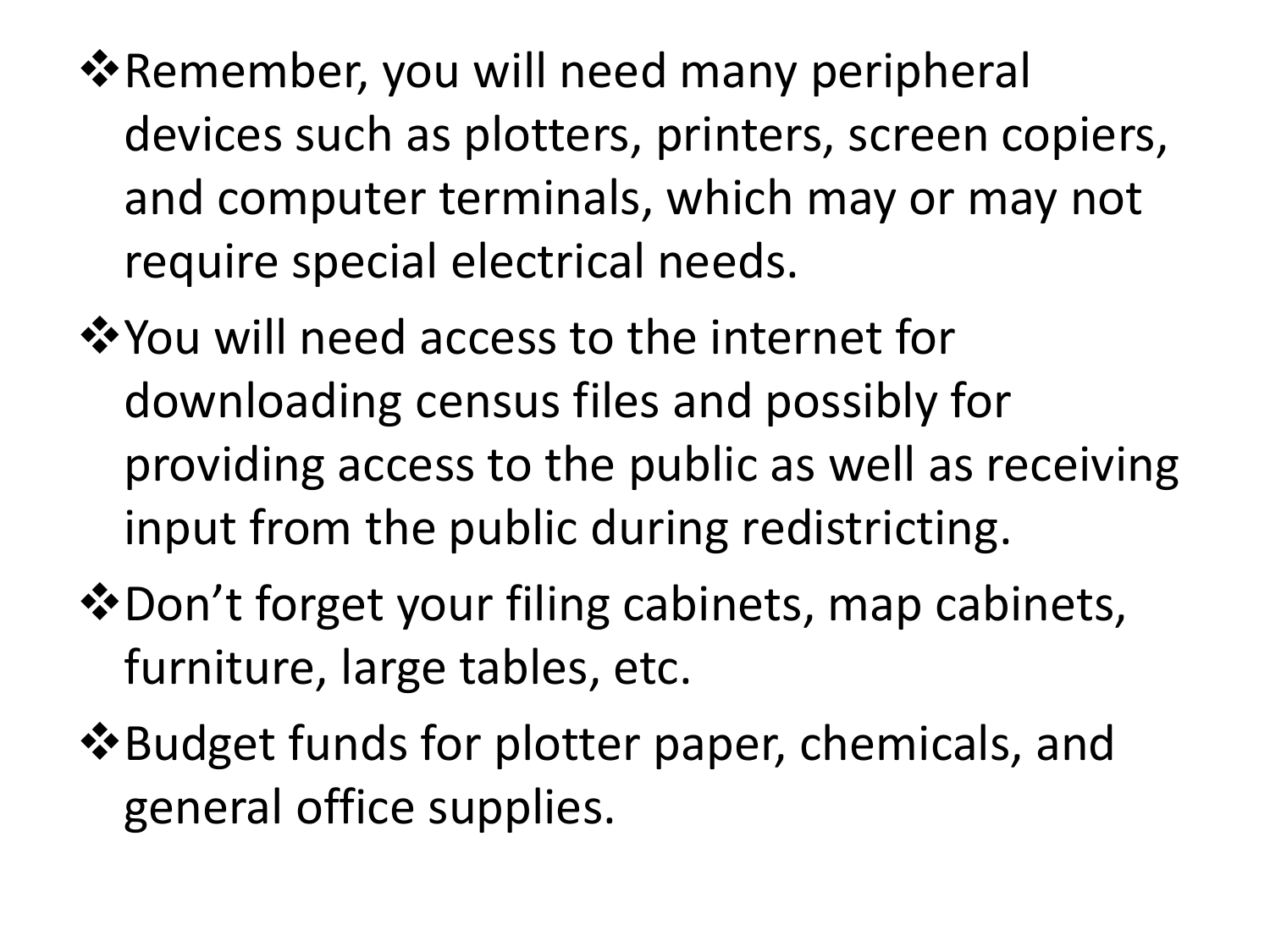- **\*** Remember to review all licensing and maintenance contracts. During the process you will want 24/7 coverage – 24 hours a day, 7 days a week! There is no time for down time!
- **\*Anticipate training costs for any new hardware and** software applications. You may have to train staff as well as legislators.
- Anticipate the cost of public hearings, transcripts and public service announcements (both newspapers and radio).
- ❖ Plan on spending money for lawyers with voting rights and litigation experience as well as expert witnesses. In-house counsel will probably not be sufficient for handling all reapportionment issues.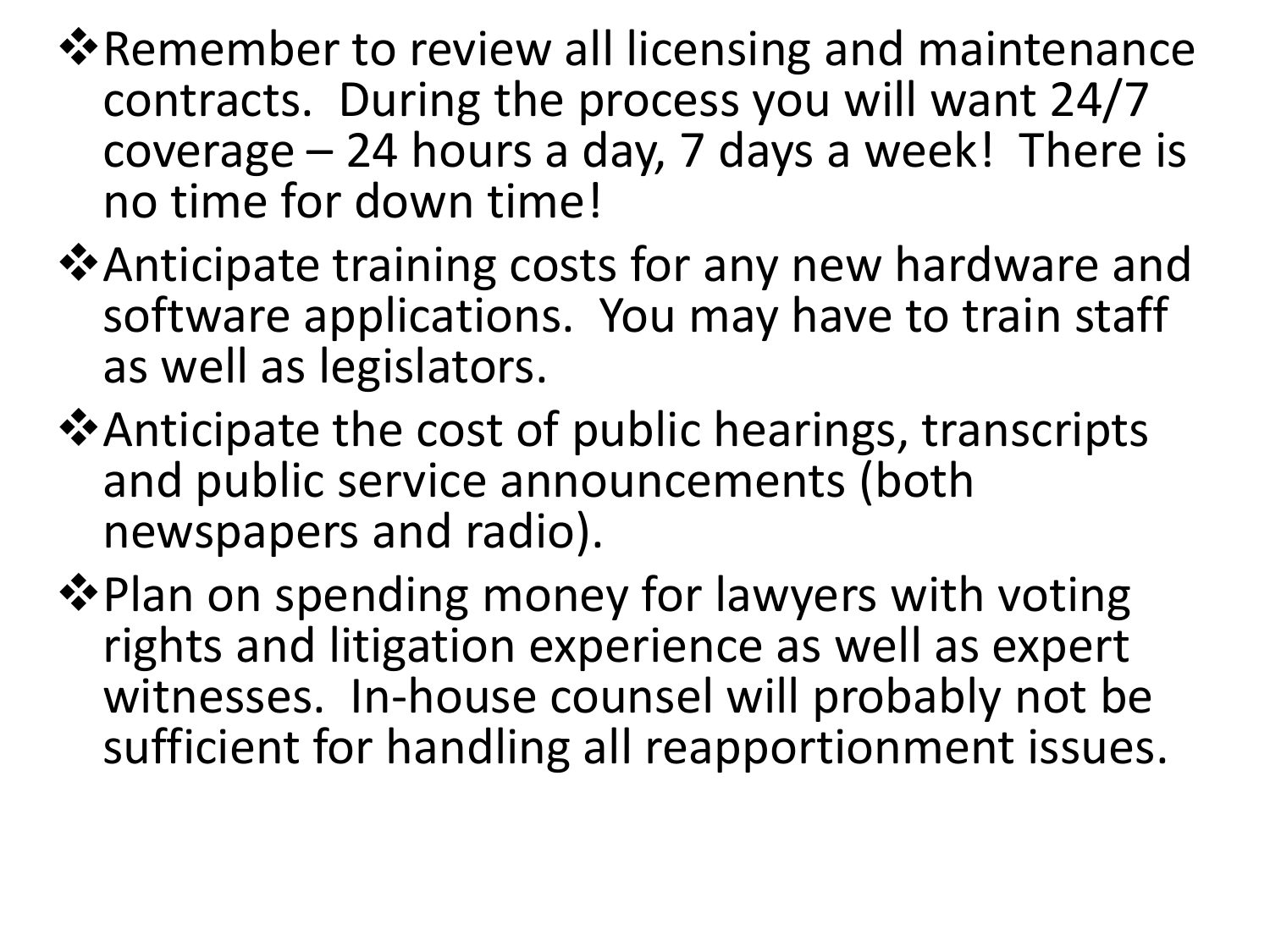## Number 6: Political Database – Design and Development

- ❖ You will need statewide election and enrollment data for years 2006 through 2010, if not earlier and possibly later.
- ❖ For purposes of the Voting Rights Act, you need to collect election results where one or more candidates may be a minority in the same election.
- ◆ You will need to collect election district maps for each year you have collected election and enrollment data.
- $\triangle$  Does this data already exist somewhere in machine readable format or will it have to be created from scratch?
- $\clubsuit$  If it is in machine readable format, you can customize it to your file layout, if not, you can scan it in and then customize it.
- ❖ Does it have to be keypunched from scratch? If so...another cost and time consideration!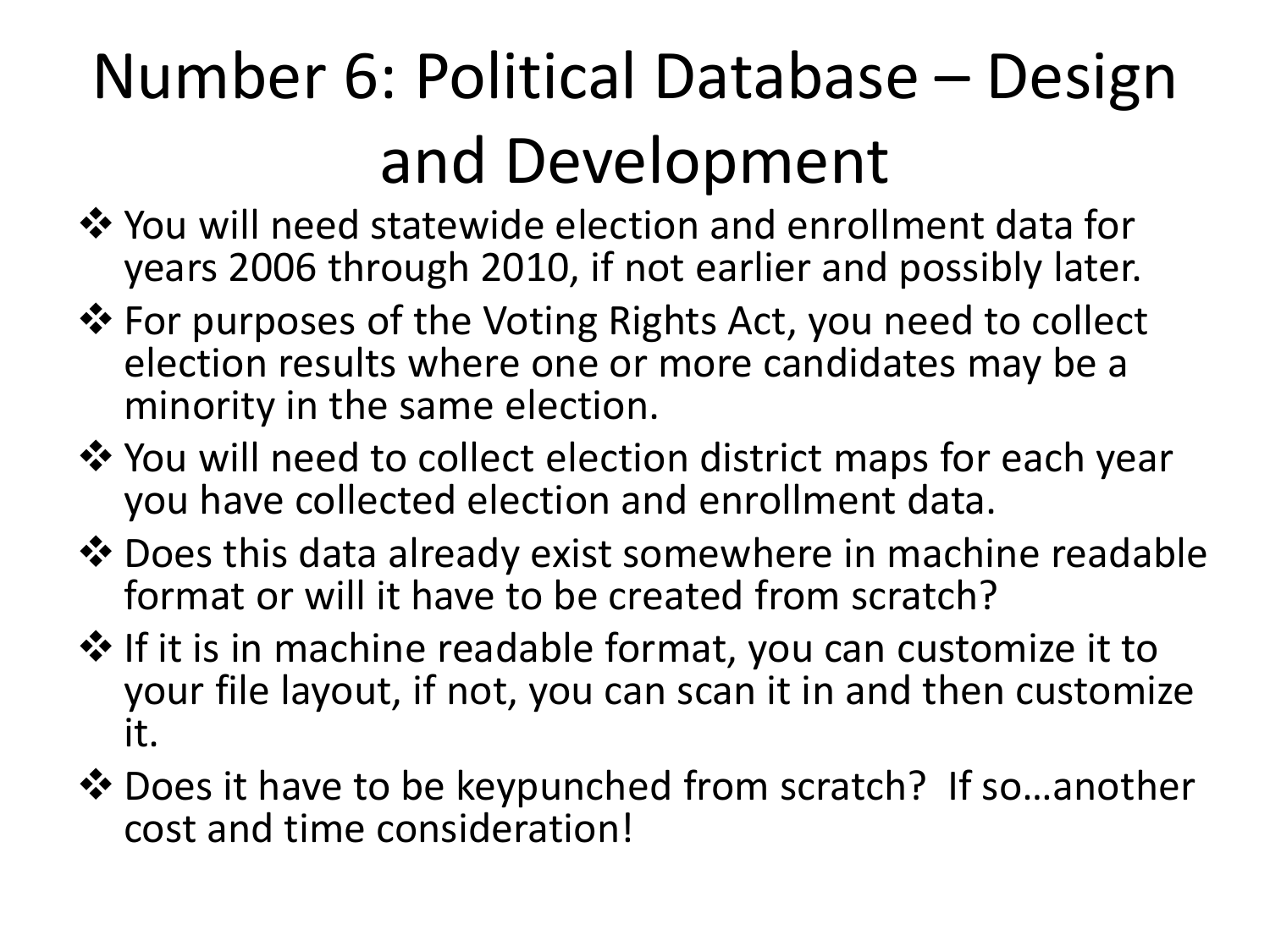- $\cdot$  Is the political data in a format that can be correlated with census data and census maps?
- **\***The answer may depend on whether or not your state participated in the Census Bureau's Block Boundary Suggestion Program as well as whether or not your state regularly digitized election districts into a political database using the Census Bureau's TIGER/Line files.
- **Example 18** Finally if you are playing catch up designing your political database…its time to reach out to your respective National Political party for assistance.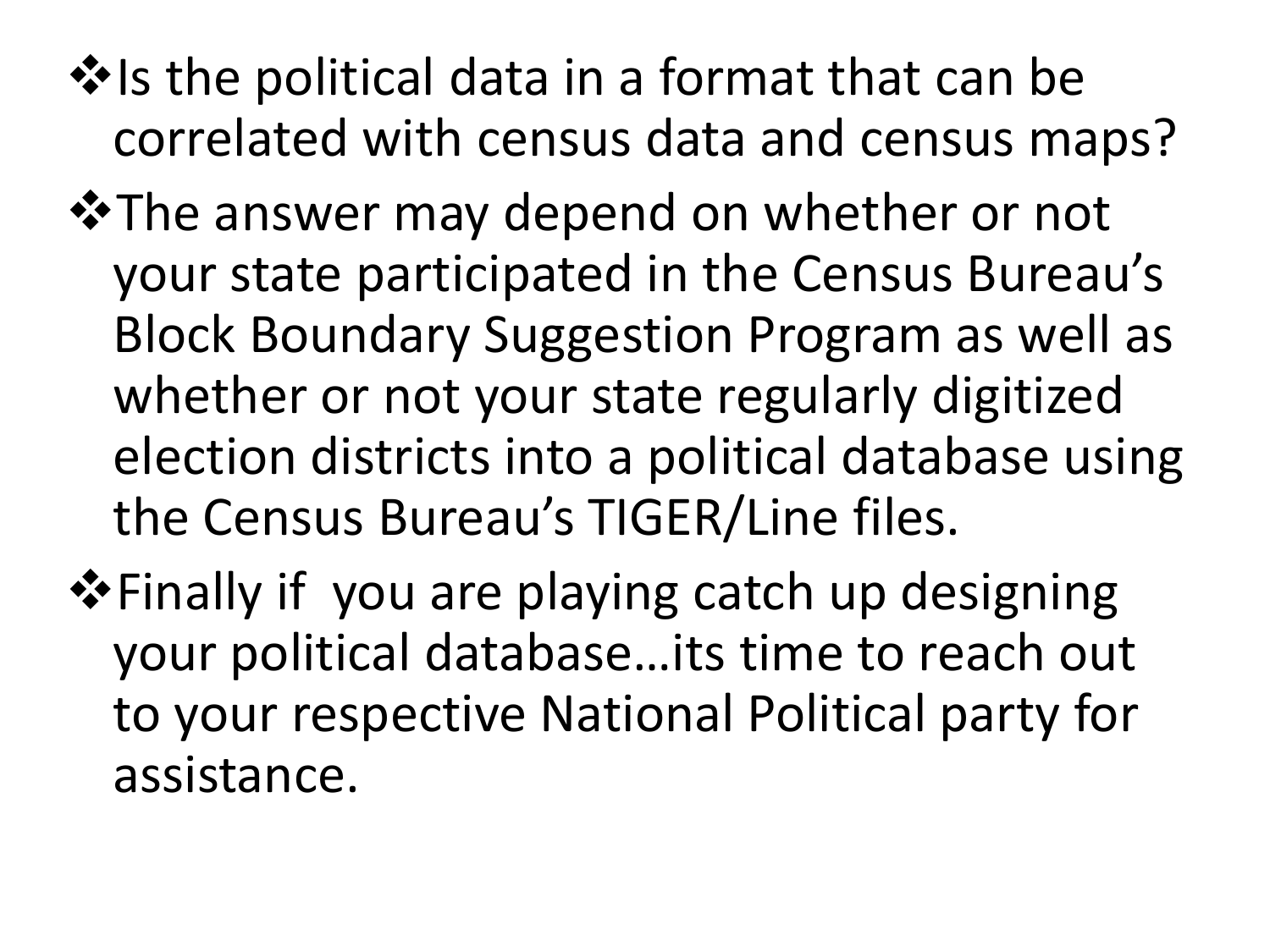### Number 7: Census Database – Design and Development

❖ Your census database will be both statistical (PL94-171) and geographical (TIGER/Line Files).

- **\*** Hopefully, you have been using earlier versions of the TIGER Line files to build your political database – meaning actually digitizing your election district maps onto TIGER.
- Ultimately, you should be able to report census and political data for every level of geography you will be working with from County to Census Block.